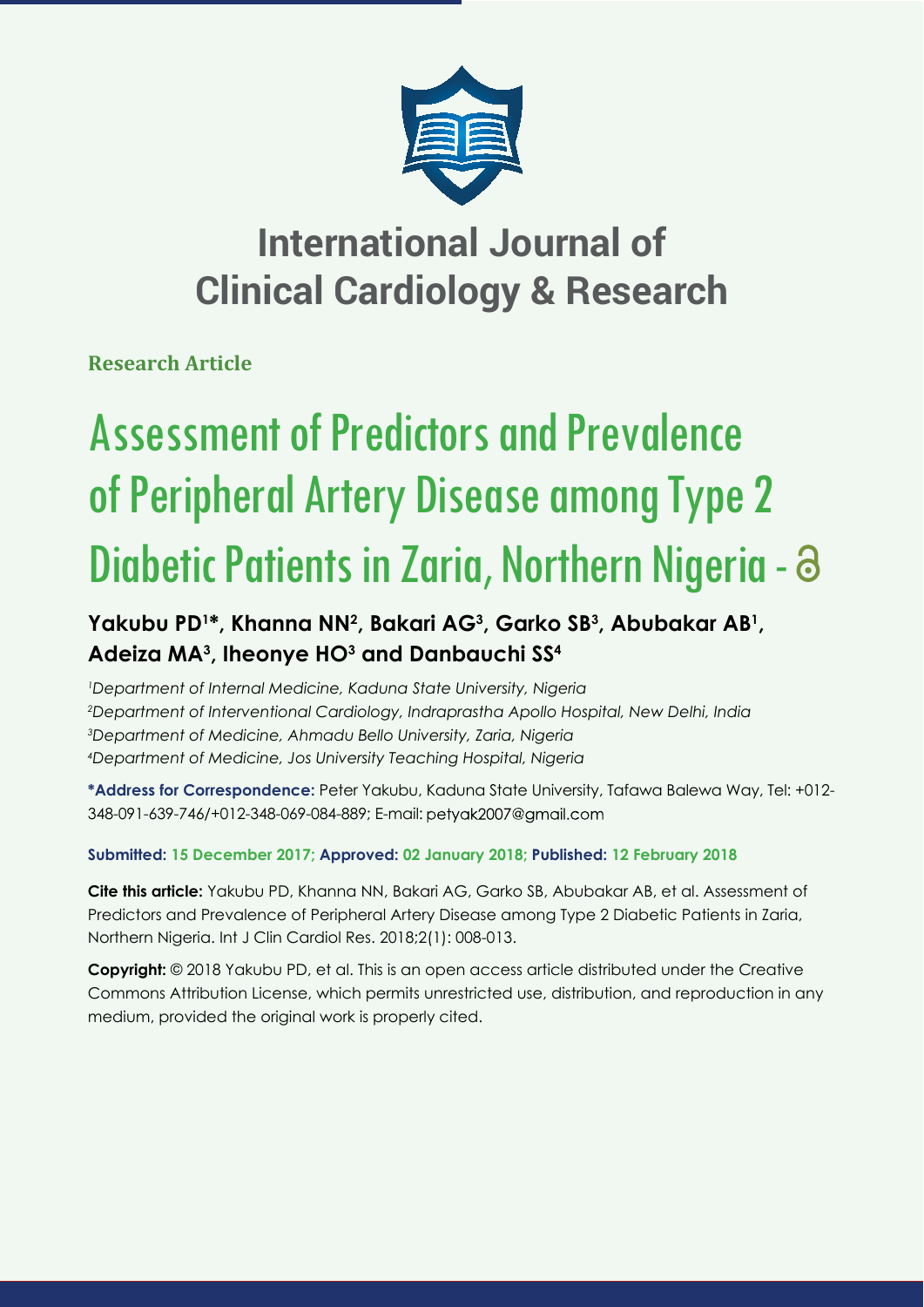#### **ABSTRACT**

Background: The Ankle Brachial Index (ABI) is a simple, cheap, reliable, reproducible, highly sensitive and specific method used for the diagnosis of peripheral artery disease. It is defined as the ratio of the highest systolic blood pressure at the ankles divided by the higher of the systolic blood pressure at the arms.

**Objective:** To assess the predictors and prevalence of Peripheral Artery Disease (PAD) among type 2 diabetic patients in northern Nigeria.

**Methodology:** We conducted a descriptive cross sectional study among two hundred type 2 diabetic subjects comprising 82 (41%) males, 118 (59%) females and 100 age and gender matched non-diabetic, non-hypertensive, non-obese, non-cigarette smoker controls in Zaria, northern Nigeria. The mean ages of the diabetic subjects and the controls were 52.71 (± 10.60) and 52.10 (± 9.88) years respectively.

Results: The PAD among the type 2 diabetes subjects was 29% which was statistically significantly higher than the 13% in the controls ( $P = 0.00$ , OR = 2.76). Independent predictors of PAD after adjusting for confounders were intermittent claudication (AOR = 3.197), CI = 0.123-0.519), poor nails growth (AOR = 2.492, CI = 0.123-0.519) diminished/absent pedal pulses (AOR = 6.499, CI = 0.150- 0.505), two hours postprandial glucose > 8.0 mmol/L (AOR = 2.512, CI = 0.032-0.264), HbA1c ≥ 7.0% (AOR = 2.589, CI = 0.064-0.477).

**Conclusion:** There is high (29%) PAD among type 2 diabetic patients in northern Nigeria. The routine use of ABI will be a very significant way for early diagnosis which may result in early treatment in order to prevent complications.

**Keywords**: Diabetic; Peripheral Artery Disease; Predictors And Prevalence; Zaria

#### **INTRODUCTION**

Peripheral Artery Disease (PAD) is a major macrovascular complication of diabetes mellitus which is usually diagnosed late especially in developing countries like ours due to absence of symptoms in the early phase and lack of routine screening, resulting in high rate of foot sepsis/gangrene with resultant amputations, poor quality of life and increased mortality. With the global epidemic of type 2 diabetes mellitus, a rise in the prevalence of peripheral arterial disease is expected.

Peripheral artery disease can be defined as obstructive arterial disease of the extremities that reduce arterial blood flow during exercise and in advanced stage at rest [1]. It affects about 12 - 14% of general population, 21% of the diabetic patients [2,3]. Results obtained from various studies, showed peripheral artery disease to be a very common complication of diabetes but most often asymptomatic [3-5].

The ankle-brachial pressure index is simple, cheap, reliable, reproducible, highly sensitive and specific method used for early diagnosis of peripheral artery disease [3-5]. It is calculated by dividing the systolic blood pressure at the ankles by the systolic blood pressure in the arms [3-5]. There still remained dearth of local studies on this subject in the northern Nigeria despite the high prevalence of diabetic foot ulcers/sepsis and non-traumatic amputations resulting from diabetes mellitus, hence, the need for this study which assessed the associations, predictors and prevalence of peripheral artery disease among type 2 diabetic patients in the region.

#### **MATERIALS AND METHODS**

We conducted a descriptive cross sectional study among type 2 diabetic patients and 100 non-diabetics, non-hypertensives, nonobese, non-cigarette smoker age and gender matched controls presenting consecutively to the endocrine outpatient and general outpatient clinics or on admission into medical wards within 13 month period ranging from November 2013 to November 2014 after obtaining ethical clearance from Ahmadu Bello University Teaching Hospital Health Research and Ethical Committee. Adequate counseling, informed consent and confidentially were applied throughout the course of the study.

Zaria is a prominent city in Nigeria being the seat of the famous Zazzau Emirate Council and the home of Ahmadu Bello University Teaching Hospital, Zaria which is the first Teaching Hospital in northern Nigeria. It has eight Federal Institutions of Higher learning with Nigerians of different cultural backgrounds and social class. So, the results of this study are likely a reflection of the national picture.

Exclusion criteria for the study were refusal to participate, presence of excruciating pains in the limbs as in cellulitis, painful active ulcers, pyomyositis, or deep venous thrombosis. Diabetes was defined by history of diabetes, on drugs for diabetes, repeated Fasting Blood Glucose or on the spot Random Blood Glucose  $\geq 7.0$  mmol/L and  $\geq 11.1$  mmol/L respectively. Hypertension was defined by history of hypertension, on antihypertensive medication or measured Blood Pressure  $\geq 140/90$  mmHg.

A validated physician administered Questionnaire was administered to obtain information including bio-data, current and past medical history. Physical examination findings including anthropometric measurements like body mass index which was calculated as weight in Kg divided by the square of the height in meters. Weight and height were measured in kilograms and meters respectively using the weighing scale produced by SECA, Inc, Germany along with waist and hip circumferences following WHO protocol [6,7]. Ankle-brachial index was measured using handheld Doppler manufactured by Summit Life Dop Inc, Chicago, USA, 7MHZ probe, lubricating gel and Mercury sphygmomanometer by Accousons.

Laboratory investigations done were Fasting Blood Glucose after 8-10 hours of overnight fast and 2 hours postprandial glucose at exactly 2 hours after meal by glucose oxidase method using strips from Chemelex Inc, Barcelona, Spain, HbA1c using Clover A1c, Korea reagent and machine. Fasting lipid profile after overnight fasting of 10-12 hours was done using Lipidpro strip, Inc, Korea. Qualitative variables such as gender, grading of obesity were presented as percentages, proportions and s while quantitative variable such as age, lipid profile, BMI were summarized using mean and standard deviation. Data was analyzed using SPSS version 17.0 (except chisquare for trend analysis that was performed using Epi Info version 7.0). Statistical test of significance at 0.05 alpha level was done using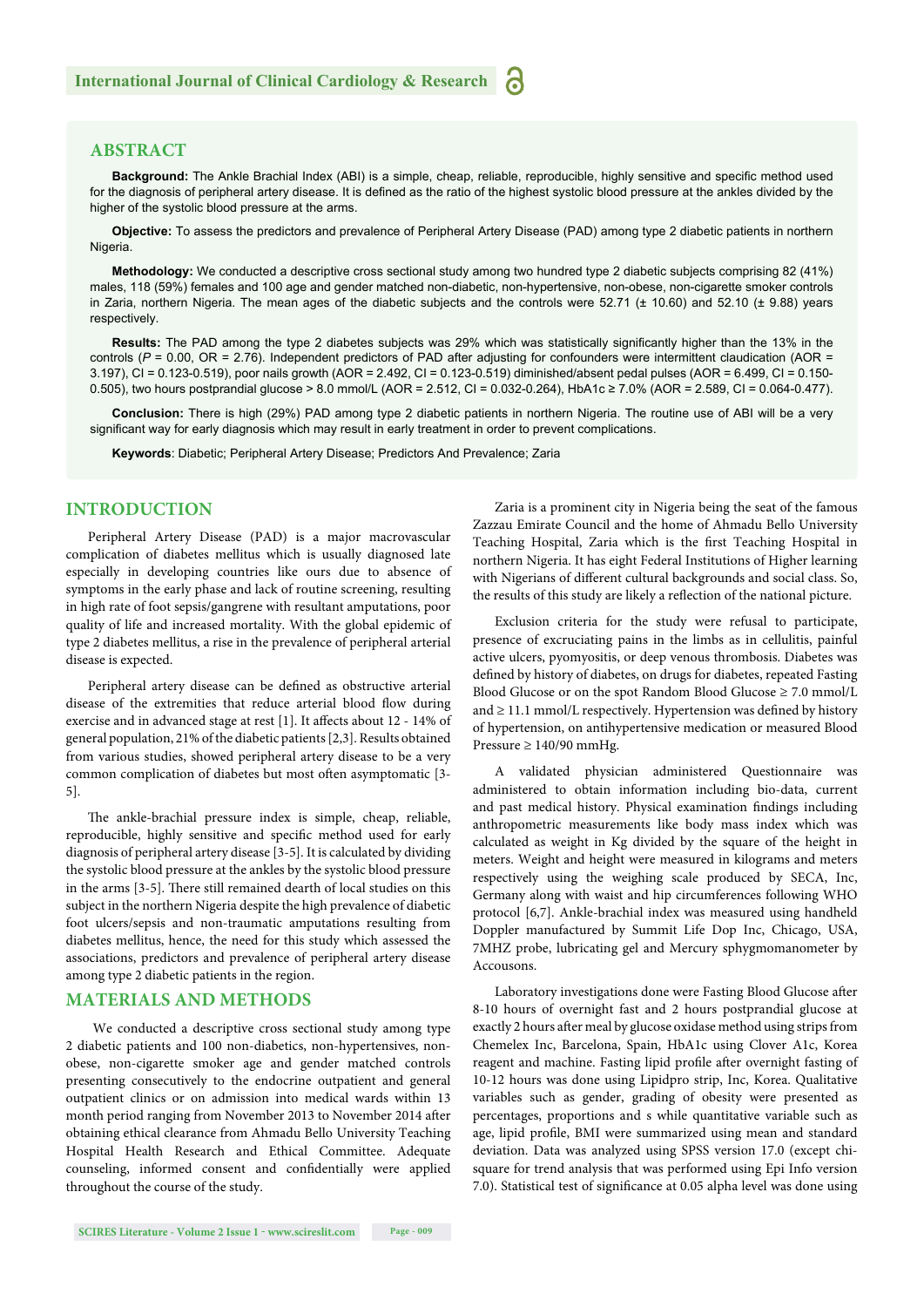the chi-square to assess associations for the categorical variables. Significant *P*-value of less than of 0.004 was used for student 't' test after correction by Bonferroni method (in order to reduce the chances of false positive results following multiple tests) to compare means for the numerical variables. Multivariate logistic regression analysis was used to adjust for cofounders and obtain independent predictor of developing peripheral artery disease in diabetic patients.

#### **Procedure for Measuring Ankle Brachial Index [8,9]**

- The procedure was explained to the subjects and informed consent obtained (sometimes relatives, caregivers or interpreters were used to aid the individuals understand the issues surrounding the procedure).
- Tight clothing from both arms and stockings from both legs removed with cultural differences considered by inviting a family member to be present where necessary in order to maintain comfort and respect the individual's privacy and dignity. Active ulcers were well covered with sterilized dressings to prevent cross infections.
- Subjects were allowed to rest for 5-10 minutes in a supine position to reduce the effect of gravity on blood flow.
- An appropriate size sphygmomanometer cuff was used to record subjects' blood pressure following the procedure for the blood pressure measurement (inappropriate cuff size may lead to inaccuracy).
- After blood pressure measurement, the sphygmomanometer cuff was left in place, the brachial pulse was located at the medial third of the arm by palpation and ultrasound gel applied to the palpable site of brachial artery prior to measurement of brachial systolic pressure.
- Appropriate sized Doppler probe (8MHz) was used.
- The probe was angled at 45 60 degrees in the direction of the blood flow over the brachial pulse to detect a signal.
- The sphygmomanometer cuff was inflated until the signal disappeared, then, 30mmHg higher and deflated slowly until the signal returns in order to obtain brachial systolic pressure.
- The procedure was repeated with the other arm and the higher of the two values was recorded to calculate the ABI.
- Sphygmomanometer cuff was placed around the patient's ankle immediately above the malleoli as care was taken to avoid placing the cuff very high to avoid a false lower ankle blood pressure.
- Dorsalis pedis pulsation was palpated where possible at the dorsum of the feet between the proximal portions of the first and second metatarsal. Posterior tibial pulsation was palpated at just dorsal and medial to medial malleoli. If unable to palpate, ultrasound gel was applied and the pulsation located with Doppler probe signal.
- The cuff was inflated and the same procedure was repeated as for the arms to obtain systolic ankle blood pressure.
- The same procedure was repeated for the posterior tibial pulse and the other foot in order to reduce significant inaccuracy.
- Higher of the two values for each foot was used to calculate the ankle brachial index.
- ABI for each leg was calculated as follows:

#### **Left ABI**

• Higher of the left ankle systolic blood pressures divided by higher of the two brachial systolic pressures.

#### **Right ABI**

- Higher of the right ankle systolic blood pressures divided by higher of the two brachial systolic blood pressures.
- The lower ABI is the subjects recorded ABI and the results were explained to the subjects.

BMI < 18.5 Kg/m2 was considered underweight, 18.5-24.9 Kg/m2 - Normal, 25.0-29.9 Kg/m2 – Overweight,30.0-34.9 Kg/m2 – Grade 1 Obesity, 35.0-39.9 Kg/m2 – Grade 2 Obesity, ≥ 40.0 Kg/m2 Grade 3 Obesity. Waist Circumference ≥ 90 cm and ≥ 84 cm in males and females respectively were considered abdominal obesity. Waist to Hip Ratio  $\geq$  0.9 and  $\geq$  0.85 for males female were also classified abdominal obesity. Target Fasting Blood Glucose, Two Hours Postprandial Glucose, HbA1c, Total Cholesterol (TC), LDLc, HDLc, TG and TC/ HDL ratio were 4.0-6.0 mmol/L, 4.0-8.0 mmol/L, < 7%, < 5.2 mmol/L, ≤ 2.6 mmol/L, > 1.1 mmol/L for males or > 1.3 mmol/L for females,  $<$  5.0 respectively. 12 ABI was classified as 0.9-1.3 - Normal, 0.71-0.9 – Mild PAD, 0.41-0.7 moderate PAD, ≤ 0.4 – Severe PAD and > 1.3 - Non-compressible Vessels [7-9].

#### **RESULTS**

The 200 type 2 diabetic subjects consisted of 82 (41%) males and 118 (59%) females. The controls consisted of 46 males (46%) and 54 (54%) females. The mean ages of the diabetic subjects and the controls were 52.71 ( $\pm$  10.60) and 52.10 ( $\pm$  9.88) years respectively. No statistically significant difference.  $(P = 0.631)$ . There was also no statistically significant difference in gender.  $(P = 0.241)$ .

One hundred and forty diabetic subjects (70%) had hypertension, 27 (13.5%) had foot ulcers, 5 (2.5%) had previous amputation, 9 (4.5%) had previous stroke, 6 (3%) had chronic kidney disease but none was on dialysis. The predominant symptom of peripheral artery disease in the diabetic subjects was intermittent claudication in 23 (11.5%) of the diabetic subjects. Only one of the controls had each of intermittent claudication, rest pain and dystrophic nails.

Diminished/absent pedal pulse(s) was noted in 28 (14%), 30 (15.5%) had dried scaly skin, 29 (14.5%) had hair loss in the legs, 11 (5.5%) had foot ulcer, 1 (0.5%) had foot gangrene.

Among the diabetic subjects, 6 (3%) were underweight, 65 (32.5%) had normal BMI, 62 (31%) were overweight. Sixty-seven (33.5%) had general obesity with 41 (20.5%), 23 (11.5%) and 3 (1.5%) in grade 1, 2 and morbid obesity respectively. The mean BMI of the diabetic patients and the controls were 27.46 ( $\pm$  6.07) Kg/m2 and 22.77 ( $\pm$  3.85) Kg/m2 respectively. There was statistically significant difference.  $(P = 0.000)$ .

One hundred and forty (70%) diabetic subjects had abdominal obesity assessed by waist circumference. Of these, 107 (76.4%) were females and 33 (23.6%) were males. The mean waist circumference of the diabetic subjects and controls were  $93.65 (\pm 12.10)$  cm and 79.82  $(\pm 7.73)$  cm respectively. There was statistically significant difference between the mean waist circumference of the diabetic subjects and that of the controls.  $(P = 0.000)$ .

Among the diabetic subjects, 182 (91%) had abdominal obesity using the waist hip ratio. Among them, 107 (53.5%) were females and 75 (37.5%) were males.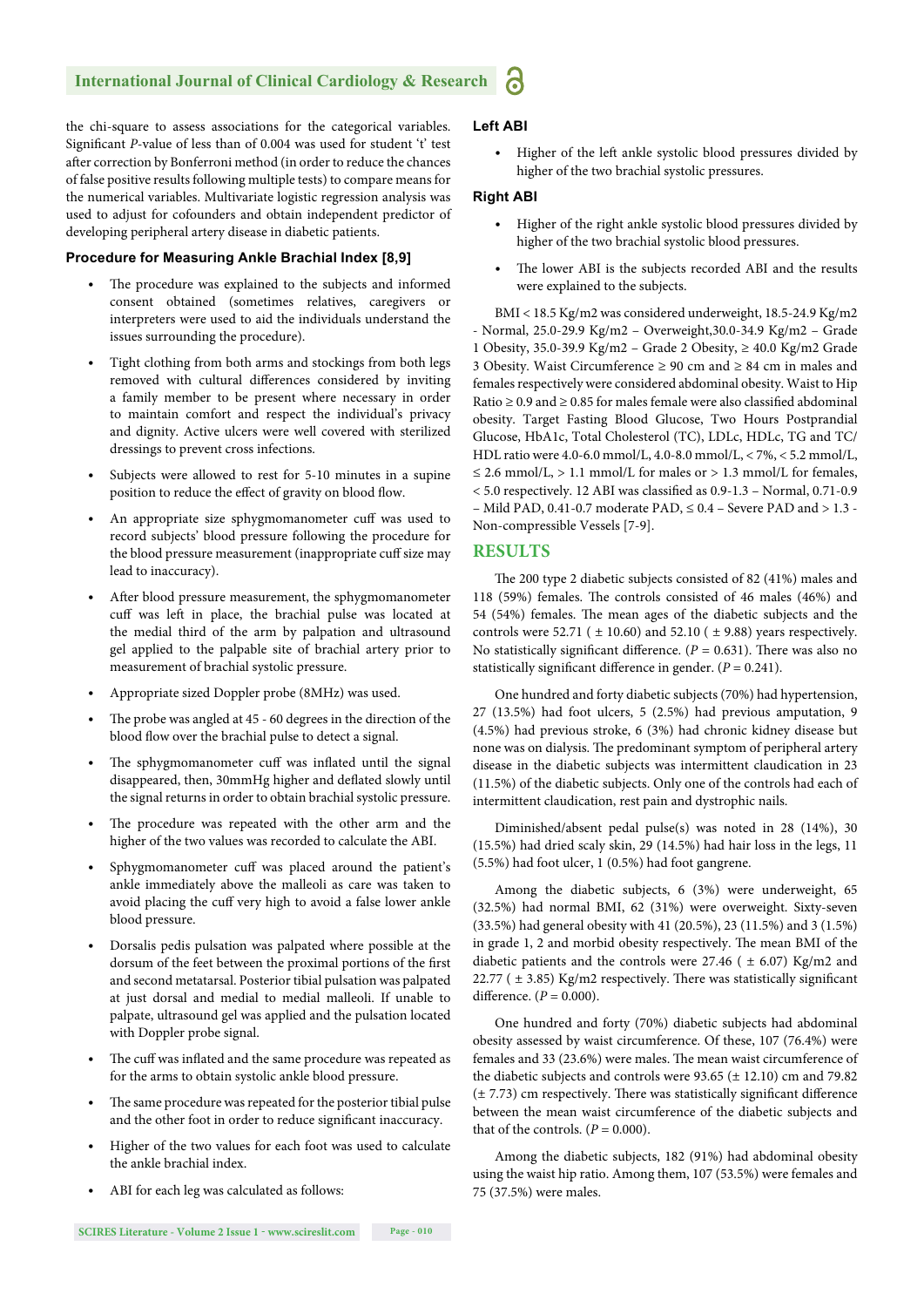The mean waist hip ratio of the diabetic and controls were  $0.97 \pm$ (0.41) and 0.88 ( $\pm$  0.08) respectively. The mean waist hip ratio of the diabetic subjects was statistically significant higher.  $(P = 0.000)$ .

The mean ( $\pm$  standard deviation) fasting blood glucose was 8.57 ( $\pm$ 4.50) mmol/L. Seventy eight (39%) diabetic subjects achieved target fasting blood glucose. The mean 2 hours postprandial glucose of the diabetic subjects was 13.0 ( $\pm$  6.14) mmo/L. Only 38 (19%) achieved target level. The mean  $(\pm$  standard deviation) glycated hemoglobin was  $9.94 \pm 1.87$ %. Using the glycated hemoglobin, 192 (96%) of the diabetic subject did not achieve target level (Figure 1)

Among the diabetic subjects, 182 (91%) had elevated total cholesterol. The mean total cholesterol of the diabetic subjects and the controls were 6.57  $\pm$  (1.26 mmol/L) and 3.31 ( $\pm$  0.66) mmol/L respectively. The mean total cholesterol of the diabetic subjects was significantly higher than that of the controls.  $(P = 0.00)$ . One hundred and eighty two (91%) had elevated serum low density lipoprotein cholesterol. The mean LDLc of the diabetic and non-diabetic subject were  $4.33 \pm 1.41$  mmol/L and  $1.57 \pm 0.65$  mmol/L respectively. The low density lipoprotein of the diabetic subjects was statistically significantly higher than that of the controls.  $(P = 0.000)$ .

One hundred and thirty (67%) of the diabetic subjects had reduced HDLc. The mean HDLc in the diabetic and control subjects were  $1.29 \pm 0.54$  mmol/L and  $1.32$  ( $\pm 0.56$ ) mmol/L respectively. The mean HDL of the diabetic was significantly lower. Seventy three (36.5%) of the diabetic subjects had elevated triglycerides.

The mean serum triglycerides of diabetic subjects and controls were 1.57 ( $\pm$  0.94) mmol/L and 0.93 ( $\pm$  0.42 mmol/L) respectively.

The mean serum triglycerides level of the diabetic subjects was statistically significant higher than that of the controls. ( $P =$ 0.000). Sixty–four percent had normal total cholesterol high density lipoprotein among the diabetic subjects. The mean total cholesterol high density lipoprotein ratio for the diabetic subjects and the controls



| <b>Table 1:</b> Peripheral Artery Disease in the Diabetic Subjects and the Controls. |         |               |           |
|--------------------------------------------------------------------------------------|---------|---------------|-----------|
|                                                                                      | PAD (%) | No PAD $(\%)$ | TOTAL (%) |
| <b>Diabetics</b>                                                                     | 58 (29) | 142 (71)      | 200 (100) |
| Controls                                                                             | 13(13)  | 87 (87)       | 100 (100) |
| Total                                                                                | 71      | 229           | 300       |
| $X^2$ = 3.84, P = 0.00, OR = 2.76                                                    |         |               |           |

were 4.91 ( $\pm$  2.59 mmol/L) and 3.07 ( $\pm$  1.80) mmol/L respectively. The mean TC: HDL ratio for the diabetic subjects was statistically significant higher ( $P = 0.000$ ).

The prevalence of peripheral artery disease in diabetic patients and the controls were 29% and 13% respectively ( 1).

There was a steadily increased in the prevalence in the prevalence among the diabetic subjects from 10% at 25 years to 33.3% at 54 years. Thereafter declined to 17.6% then increased suddenly to peak again  $(33.3%)$  at 65 years and above. There was no statistically significant association between advancing age and peripheral artery disease. ( *P* = 0.22358). Twenty four (29.3 %) males and 34 (28.8%) females diabetics had peripheral artery disease. No statistically significant gender difference on the prevalence of peripheral artery disease. (P  $= 0.53$ ). There was also no significant association between increasing duration of diabetes and peripheral artery disease. (*P* = 0.243).

After adjusting for confounding variables like advancing age, male gender, duration of diabetes, hypertension and dyslipidemia, intermittent claudication (AOR =  $3.197$ , CI =  $0.123 - 0.519$ ), diminished/absent pedal pulses ( AOR = 6.49, CI = 0.150 - 0.505), poor nails growth  $(AOR = 2.492, CI = 0.007 - 0.631), 2 hours$ postprandial glucose  $> 8.0$  mm0l/L (AOR = 2.512, CI = 0.032 – 0.264) and HbA1c ≥ 7.0% (AOR = 2.589, CI = 0.064 – 0.477) were the independent predictors of peripheral artery disease among the type 2 diabetic patients.

#### **DISCUSSION**

The prevalence of peripheral artery disease in type 2 diabetic subjects of 29% being significantly higher than that of the controls (13%) and odd ratio of 2.76 was in keeping with earlier report that diabetic patients are 2 - 4 times more likely to develop peripheral artery disease when compared to the non-diabetics [10].

The explanation for the higher prevalence earlier reported in western Nigeria by Ikem et al (52.5%) and Oyelade et al (52.5%) were the high prevalence of foot ulcers (62.2%) and older diabetic subjects in the studies by Ikem et al and Oyelade et al respectively [10-12]. The prevalence of peripheral artery disease has been well known to increase with advancing and peripheral arterial is an important etiology of diabetic foot ulceration. The result of this study was similar to the findings of 24% and 39% in two different studies with similar inclusion criteria in Uganda [13-14].

The mean age of  $50.2 \pm 8.9$  years was similar to the mean age 57 ± 12.3 years of diabetes in Nigeria observed by Chinenye et al in a multicenter study on profile of Nigerians with diabetes mellitus [15]. The presence of more females in this study  $(59%)$  in the diabetes subjects and 54% in the control subjects was the pattern observed in our diabetes clinic which has more females than the males. Similar observation was made in another study in southwestern Nigeria which enrolled 59% females [11]. This may be explained by the fact that females have more health care seeking behavior than their male counterparts [16].

The absence of significant association between peripheral artery disease and increasing age observed in this study was consistent with the findings of Mwebaze, Karaye [13,17]. However, studies by Ummuerri, Singh [18,19]. Showed significant association between peripheral artery disease and age. The lack of significant association in this study may be due to relatively small sample size compared to the above studies.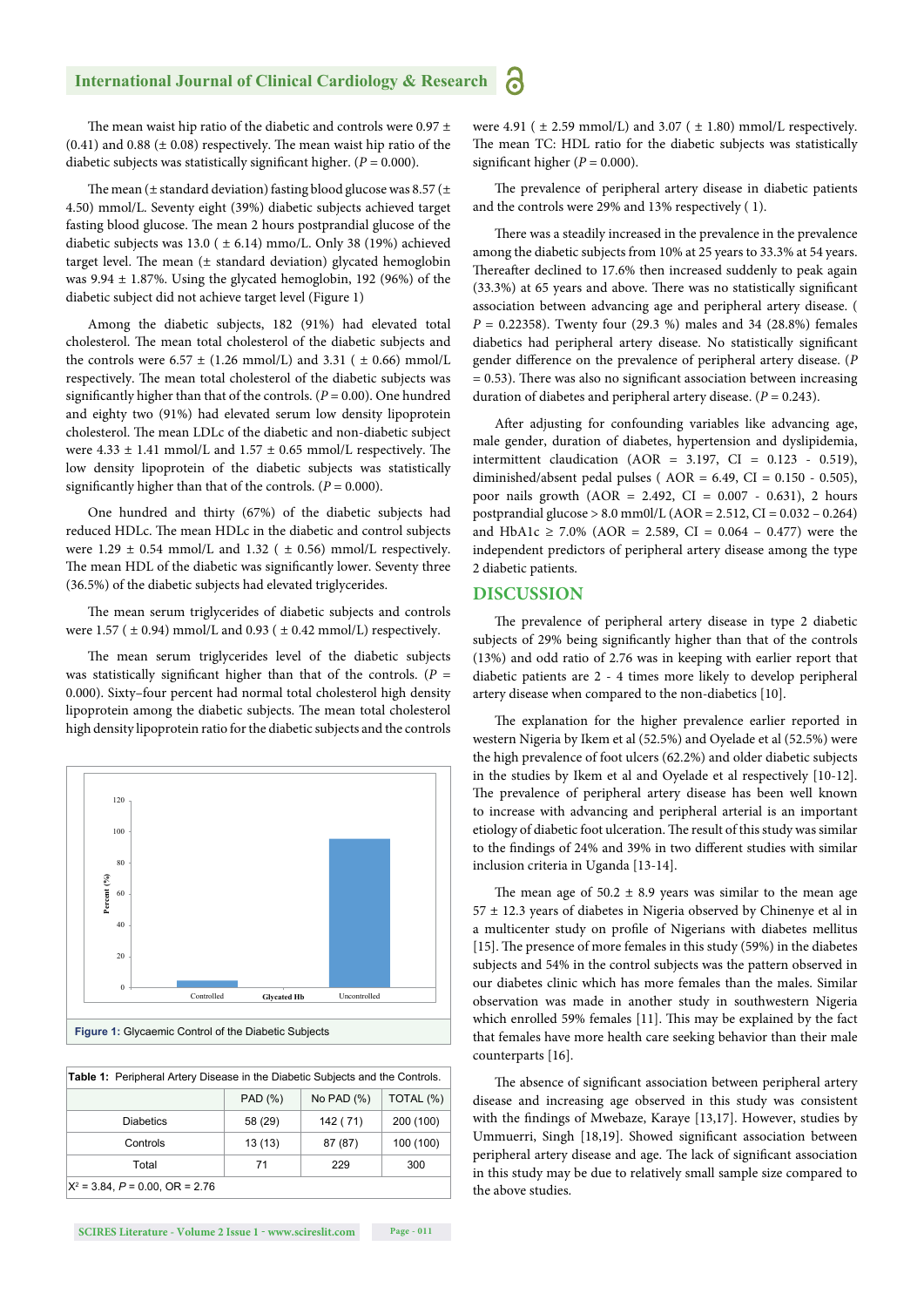#### **International Journal of Clinical Cardiology & Research** a

There was a steady rise in the prevalence of peripheral artery disease from 1-15 years and a sharp increase at 20 years and above, agreeing with the findings of Mwebaze, Ikem, Ummuerri et al that the prevalence of peripheral artery disease in diabetic patients increases with the duration of diabetes  $[11-13,18,19]$ . Not finding significant association may be due to markedly uneven distribution of the diabetic subjects by duration of diabetes with 80.5% of them being diagnosed within the previous 5–10 years.

The absence of significant association between peripheral artery disease and gender was similar to the reports of Mwebaze, Rabia [13,20]. Though peripheral artery disease was highly considered to be more common in males [18], the higher population of females in this study and the higher prevalence of abdominal obesity among female diabetics may explain the reason for no difference in gender prevalence. Also males are generally taller than females and therefore are likely to have greater augmentation of the ankle pressure by pulse wave reflection due to greater distance from the heart [21].

Hypertension, the most common cardiovascular disease was found to have no significant association with peripheral artery disease in this study. This was similar to the findings of. Mwebaze, Rabia, Paul [13,20,22]. Larger sample size might have shown association as persistent high blood pressure has been found to be a very important risk factor for peripheral artery disease in several studies [19,23,24].

The prevalence of peripheral artery disease was significantly higher among obese and overweight compared to normal and underweight diabetic subjects. Similar findings were reported by Ikem, Mwebaze [12,13,25]. This result was not unexpected as overweight and generalized obesity are very important cardiovascular risk factors. The lack of association observed by Oyelade et al may be explained by the older age groups in his study 7 as body mass index has been reported not to be a good a measure of obesity in the older age groups due to reduction in lean tissues, muscle mass and bone density [26].

Significantly higher prevalence of peripheral artery disease was observed in female subjects with abdominal obesity using waist circumference but not in males. Similar finding was reported by Lu [27]. No significant association was found between waist hip ratio and peripheral artery disease similar to the finding of a study in South Western Nigeria [28].

 Uncontrolled HbA1c was found to be an independent predictor of peripheral artery disease. This agreed with the result of a metaanalysis of several studies by Sahin et al and UKPDS which showed independent association of poor glycemic control assessed by HbA1c and peripheral artery disease [29,30]. Prolonged hyperglycemia had been shown to accelerate the process of atherosclerosis by suppressing the activity of nitrous oxide synthase and increased elaboration of free radicals [31]. The significant association of postprandial glucose and peripheral artery disease observed can be explained by the fact that 2 hour postprandial glucose is an indirect measure of insulin resistance which is an important mechanism in the pathogenesis of peripheral artery disease in type 2 diabetes mellitus [32-34]. Similar findings of no associated between peripheral artery disease and fasting blood glucose was observed in this study were reported in a Ugandan and an Indian studies [13,35]. It may be that using fasting blood glucose alone does not predict the developing of long term complications in diabetic patients.

Dyslipidemia being a recognized risk factor for peripheral artery

disease [30,36], showed no association in this study. Similar results were reported in a Nigerian study and other studies in Uganda, Malaysia, South African and Saudi Arabia [13,14,20,22,37]. Unlike coronary artery disease and cerebrovascular disease, the association of dyslipidemia and PAD appeared inconsistent. The very small number of smokers in this study explained why cigarette smoking was not found be associated with peripheral artery disease.

Screening of the diabetic subjects and the controls for Human Immunodeficiency Virus (HIV) would have added more value to this study considering the earlier report by Periard et al of higher prevalence of peripheral artery disease among HIV infected individuals than normal population [38]. The screening was not conducted because ethical consent for the test was not obtained.

#### **CONCLUSION**

PAD was found to be more common in diabetic patients. Most of them are asymptomatic. Independent predictors of peripheral artery disease in diabetic patients were poor glycemic control, intermittent claudication, diminished/absent pedal pulses and poor nail growth. Routine ABI will aid early diagnoses and treatment to prevent complications.

#### **REFERENCES**

- 1. Serrano Hernando FJ, Martín Conejero A. Peripheral artery disease: pathophysiology, diagnosis and treatment. Rev Esp Cardiol. 2007; 60: 962- 982. https://goo.gl/ppRsfK
- 2. Al-Qaisi M, Nott DM, King DH, Kaddoura S. Ankle-Brachial index: an update to practitioners. Vasc Health Risk Manga. 2009; 5: 833-841. https://goo.gl/owBo5E
- 3. Dachun Xu, Jue Li, Liling Zou, Yawei Xu, Dayi Hu, Pagoto SL, et al. Sensitivity and specificity of ankle brachial index to diagnose peripheral artery disease. Vasc Med. 2010; 15: 361-369. https://goo.gl/YzCBrn
- 4. Hiatt WR, Hoag S, Hamman RF. Effect of diagnostic criteria in the prevalence of peripheral artery disease. San valley diabetes study. Circulation. 1995; 91: 1472-1479. https://goo.gl/MEUJ1o
- 5. Sahana P, Sengupta N, Chowdhury S. High prevalence of neuropathy and peripheral artery disease in type 2 diabetics in a tertiary centre in eastern India. Int J Endo. 2010; 6: 1-4. https://goo.gl/SLcucH
- 6. WHO expert consultation. Appropriate body mass for Asian population and its implication on policy and implementation strategies, editors. Lancet. 2004; 363: 157-163. https://goo.gl/JyhRuW
- 7. Waist circumference and waist hip ratio: WHO Expert consultation. 2008. https://goo.gl/vTnZJj
- 8. Nathaniel C. Peripheral artery disease in people with diabetes. Diabetes Care. 2003; 26: 3333-3341. https://goo.gl/hozURx
- 9. Ruff D. Doppler assessment: calculating the ankle brachial pressure index. Nursing Times. 2003; 99: 62-65. https://goo.gl/VZxYsM
- 10. Murajee D. Peripheral artery and cardiovascular atherosclerotic diseases in diabetes
- 11. Mellitus. Circ. 1993; 88: 837-845.
- 12. Oyelade BO, Olaolorun AD, Odeigah LO, Omole IO, Adediran OS. Prevalence of peripheral artery disease in diabetic subjects in south - western Nigeria. Afr J Prm Health Care FAM Med. 2012; 4: 1. https://goo.gl/1dEVXf
- 13. Ikem R, Ikem I, Adebayo O Soyoye D. An assessment of peripheral artery disease in patients with diabetic foot ulcers. Foot (Edinb). 2010; 20: 114-117. https://goo.gl/DTD8SJ
- 14. Mwebaze RM, Kitirige D. Peripheral artery disease among adult patients attending a large outpatient at national referral hospital in Uganda: a descriptive cross sectional study. PLoS One. 2014; 9: 105211. https://goo.gl/eMiv5i
- 15. Okello S, Mullard S, Owori R, Asiimwe SB, Seidan MJ, Rwambemba J, et al.